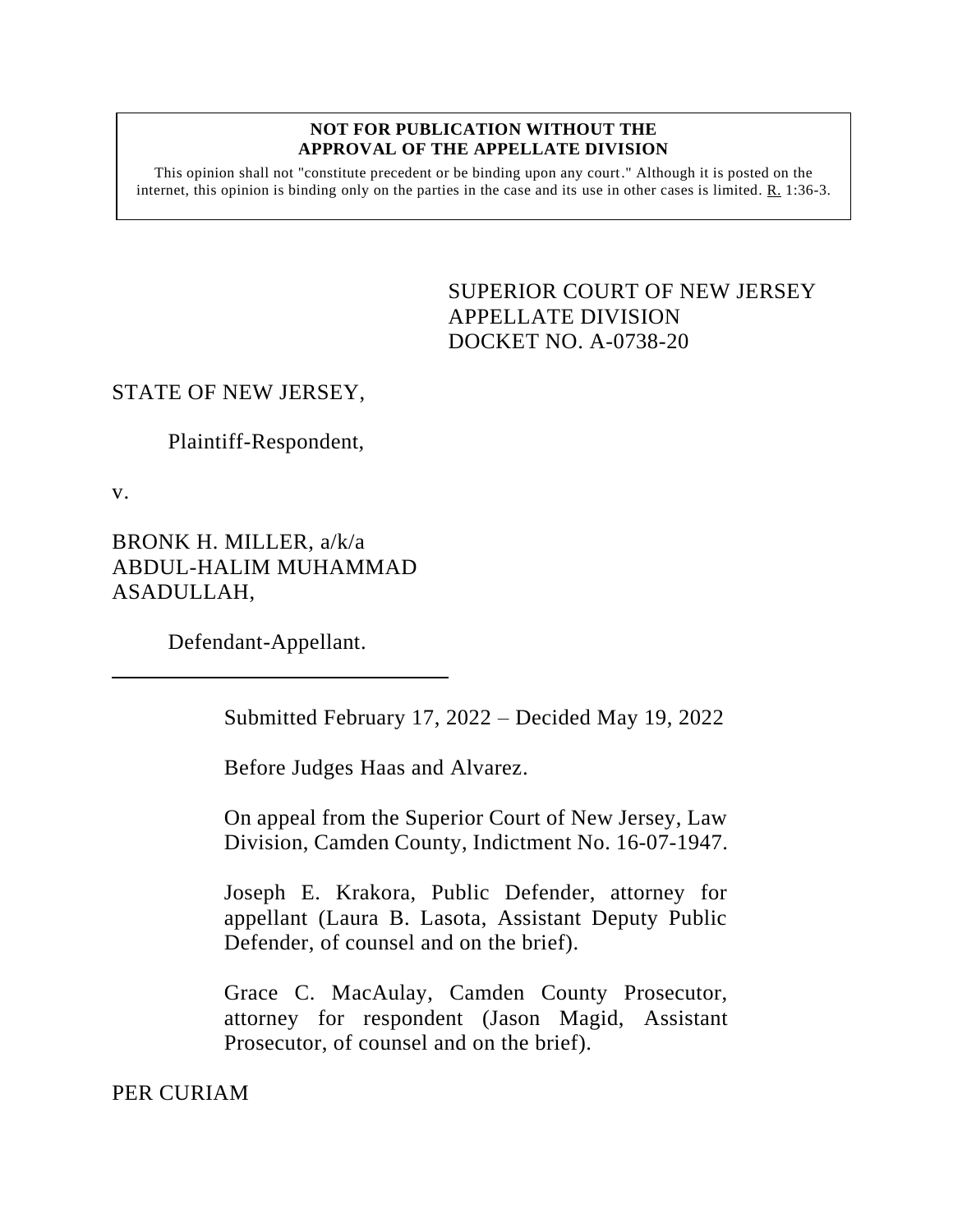Defendant Bronk H. Miller was convicted by a jury of lesser-included second-degree reckless manslaughter, N.J.S.A. 2C:11-4(b)(1). The trial judge sentenced him to ten years' imprisonment, subject to the eighty-five percent parole ineligibility mandated by the No Early Release Act (NERA), N.J.S.A. 2C:43-7.2, to run consecutive to a sentence defendant was already serving. The jury acquitted him of second-degree unlawful possession of a weapon, N.J.S.A. 2C:39-5(b), and second-degree possession of a weapon for an unlawful purpose, N.J.S.A. 2C:39-4(a). Prior to sentencing, the State dismissed the final indictment count, certain persons not to possess, N.J.S.A. 2C:39-7(b). On the initial appeal, we remanded for review of a surveillance video purporting to show defendant removing a handgun from his clothing shortly before the offcamera shooting for which he was prosecuted. State v. Miller, No. A-5253-17 (App. Div. July 22, 2020) (slip op. at 2-4). We again remand, this time for a new trial.

During the State's case-in-chief, an investigating officer narrated key video footage. The individual identified as defendant on the film was partially obscured by a set-up menu when played on a computer screen. We requested the trial court conduct a hearing and make findings as to whether the video shown to the jury was similarly obscured. The judge denied defendant's motion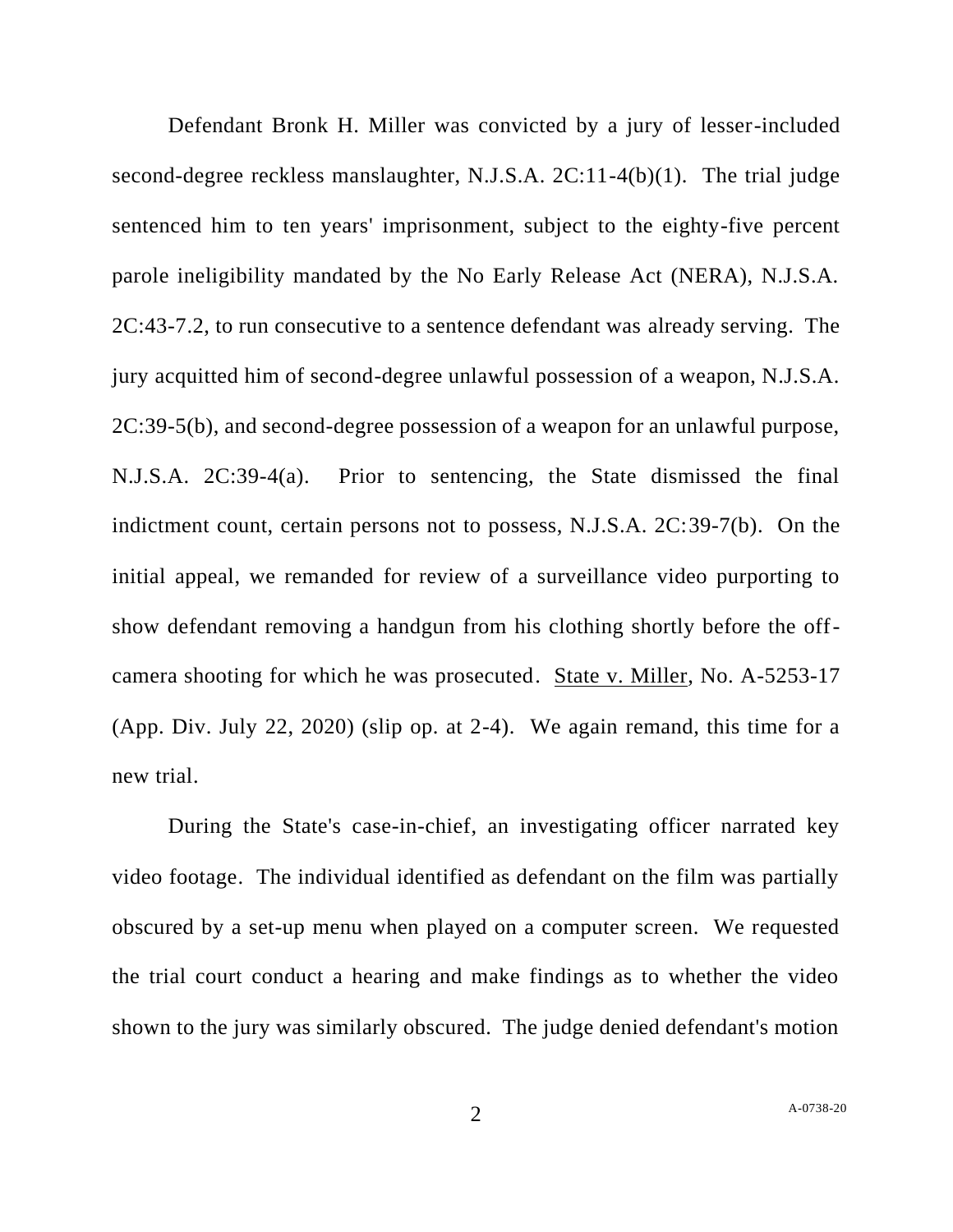for a new trial after the showing, opining that the menu did not obscure the film when played on a seventy-inch screen.

Having viewed the film ourselves on a seventy-inch screen, we do not find the dark object defendant appears to be holding to be readily identifiable. Yet, as the film depicting defendant was played to the jury, the detective said defendant extracted an item in "the shape of [a] gun." This testimony was highly prejudicial. The detective narrated all the surveillance videos shown to the jury, including an earlier film in which a third party standing near defendant removed from his pants pocket a silver and black object which the detective described as "consistent with maybe the butt of . . . like a handgun." The statements were prejudicial. Additionally, the judge did not instruct the jury as to credibility in the closing charge, which may have enhanced the potential for prejudice by virtue of the detective's interpretive narration.

The shooting took place outside of a bar, beyond the surveillance camera's range. Police recognized defendant from still photos taken from the surveillance video. Clothing and sneakers that matched those of the figure on video were later identified as defendant's and were taken from his apartment.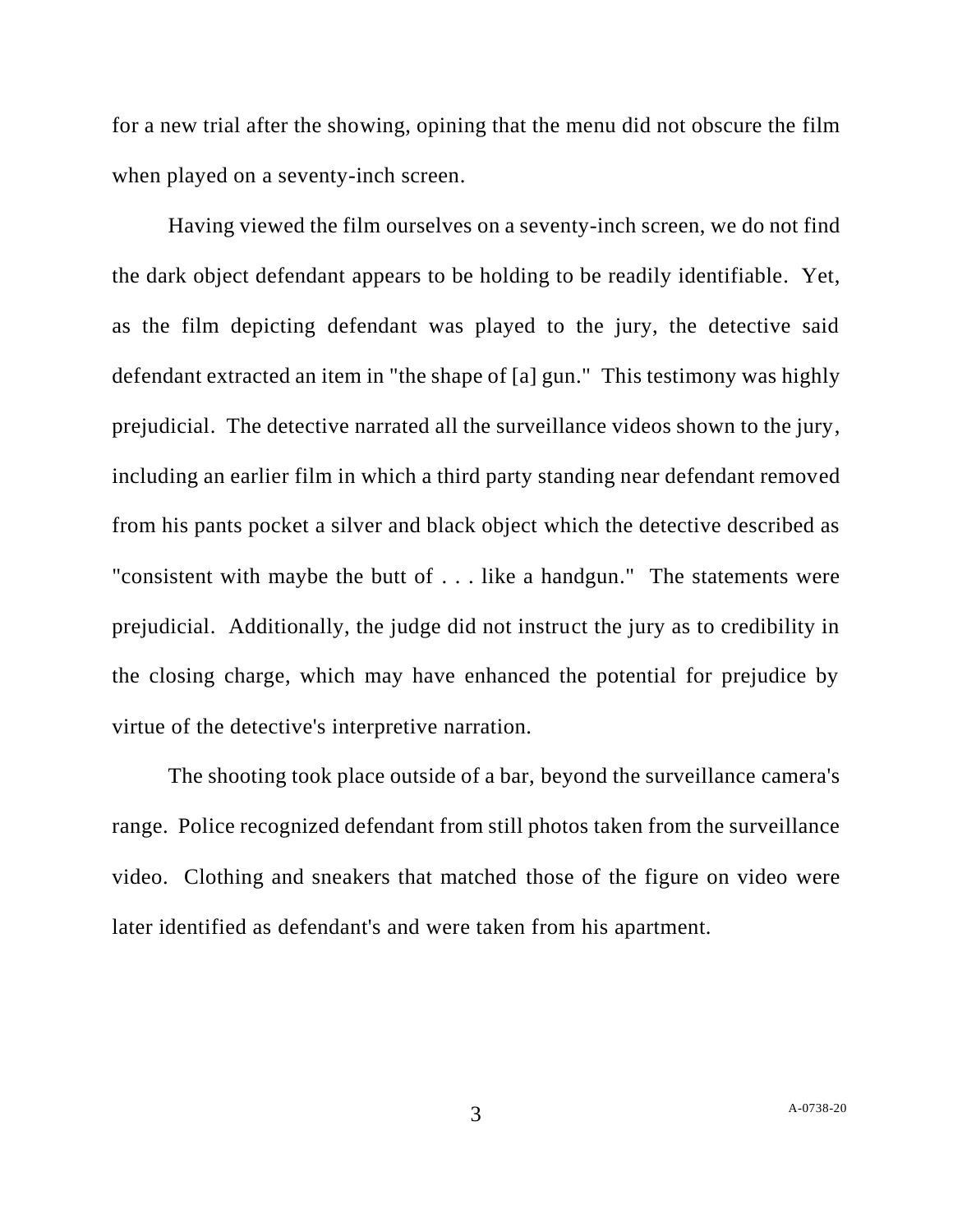The parties stipulated that a presumptive positive test indicated blood was present on the laces of defendant's right sneaker and the front exterior of the right leg of his pants. However, there was not enough blood for DNA testing.

The adult daughter of Lois Reyes, defendant's girlfriend, testified that defendant displayed a black and silver handgun to his friends at her sister's birthday party about two weeks prior to the shooting. The jury watched a video of that incident taken from Reyes's cell phone.

The State also introduced several wiretapped conversations in which defendant, using distinctive slang, appeared to instruct Reyes. The detective also narrated these conversations, interpreting them to be defendant's attempt to enlist Reyes to help him dispose of the gun. In one conversation, Reyes assured defendant she had wiped the prints off what he had referred to as a "hot block." The detective explained "hot block" is slang for a gun used in a shooting.

Defendant raises the following points on appeal:

## POINT I

OPINION TESTIMONY BY THE LEAD DETECTIVE AS TO THE CONTENT OF SURVEILLANCE VIDEOS AND THE MEANING OF INTERCEPTED COMMUNICATIONS WAS IMPROPERLY ADMITTED AS LAY OPINION TESTIMONY, THEREBY DEPRIVING DEFENDANT OF HIS RIGHT TO DUE PROCESS AND A FAIR TRIAL.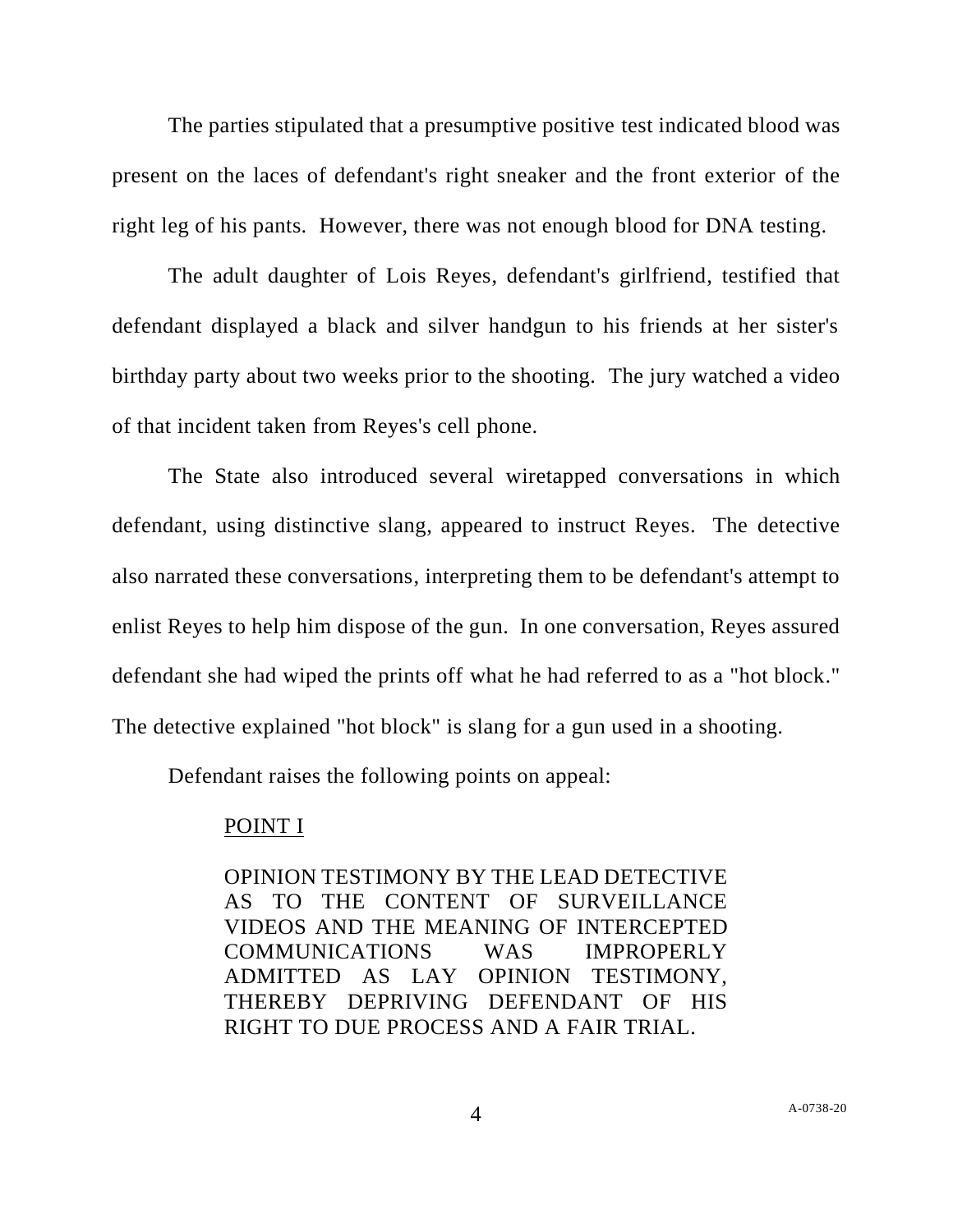A. The Detective's Opinion Testimony About What He Believed The Surveillance Videos Depicted Was Inadmissible.

B. The Detective's Testimony About The Meaning Of Code Words And Slang Used During The Intercepted Phone Conversations And The General Meaning Of Those Conversations Was Not Properly Admitted As Expert Or Lay Opinion Testimony.

## POINT II

THE TRIAL COURT ERRED WHEN IT PERMITTED THE STATE TO INTRODUCE, AS LAY-OPINION TESTIMONY, IDENTIFICATIONS OF DEFENDANT MADE BY THREE LAW ENFORCEMENT OFFICERS FROM STILL PHOTOS.

# POINT III

THE TRIAL COURT ERRED IN ADMITTING EVIDENCE ABOUT DEFENDANT'S ALLEGED PRIOR GUN POSSESSION UNDER N.J.R.E. 404(B).

# POINT IV

THE TRIAL COURT'S FAILURE TO INSTRUCT THE JURY ON HOW TO EVALUATE THE CREDIBILITY OF THE WITNESSES WHO TESTIFIED AT TRIAL DENIED DEFENDANT HIS RIGHTS TO DUE PROCESS AND A FAIR TRIAL.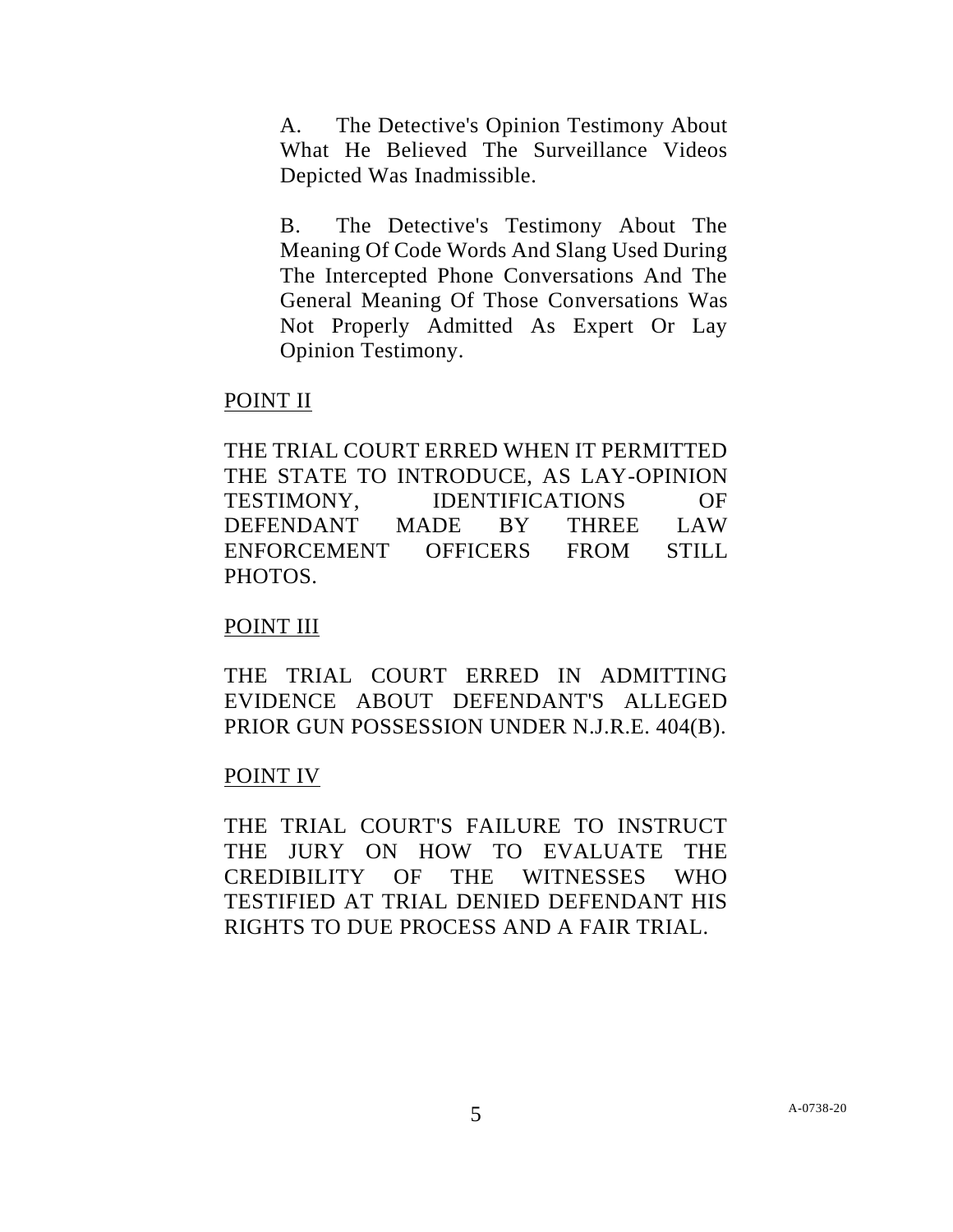#### POINT V

# DEFENDANT'S SENTENCE IS MANIFESTLY EXCESSIVE AND MUST BE REDUCED.

I.

In State v. Singh, a detective testified at trial regarding surveillance videos, twice referring to the individual depicted on the film as "the defendant," and identifying the defendant's sneakers on the film. 245 N.J. 1, 4-5 (2021). The Court limited its decision to the question of whether the detective's testimony constituted plain error. Id. at 11. The Court found that the detective's two references were fleeting and harmless error: "[t]he detective should not have referenced defendant in his summary of the surveillance footage . . . [but] that fleeting reference did not amount to plain error in light of the other evidence produced." Id. at 5. The court also found that it was permissible for the detective to state that the sneakers the suspect was wearing on the surveillance tape were similar to the defendant's "because he saw defendant wearing them on the night of his arrest." Id. at 4-5. The testimony was proper because, as N.J.R.E. 701 requires, it was "rationally based on the witness's perception and . . . such testimony help[ed] the jury." Id. at 5.

Here, the improperly admitted testimony was more problematic. The detective told the jury the virtually indiscernible object in defendant's hand was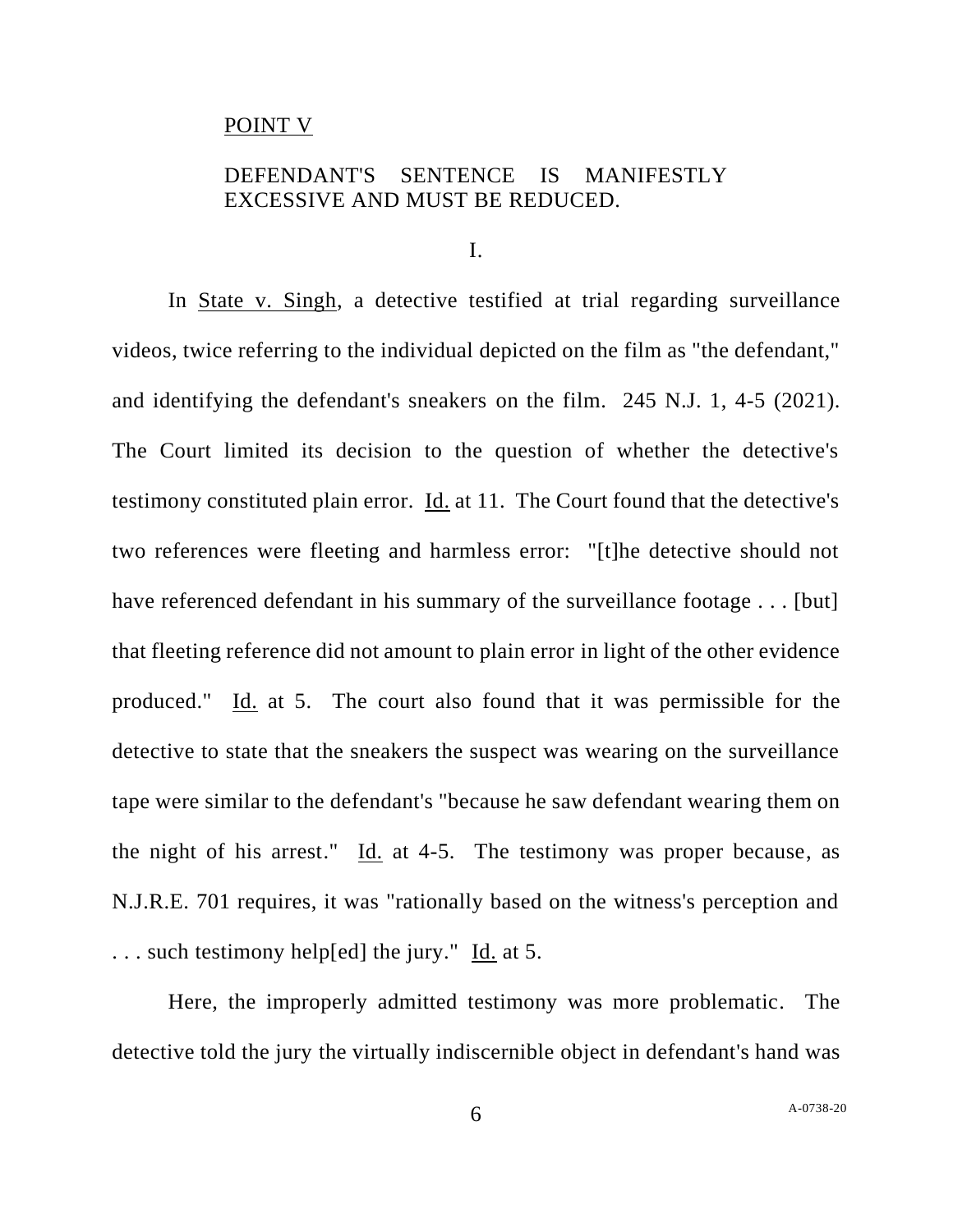in "the shape of [a] gun." That highly prejudicial testimony was not rationally based on his perception of the event. See N.J.R.E. 701. Rather, it was based on his perception of a film the jury could interpret for itself. The detective's testimony invaded the jury's province as factfinder.

Defendant unsuccessfully objected to the testimony, which "usurped the jury's role" in discerning the nature of the object in the video footage. See id. at 20. In this case, unlike Singh, the object at issue—the gun—was not introduced in evidence. In Singh, the jury physically had the sneakers, which they could compare to those shown in the video. Ibid. Here, in contrast, the video depicts a dark, indiscernible object. Thus, the police witness's characterization of the object, key to determining defendant's guilt, was prejudicial. In light of the fact that the jury actually acquitted defendant of other gun-related charges, and that the trial judge did not reiterate the credibility charge as part of his closing instruction, the detective's interpretation of the surveillance footage was "of such a nature as to have been clearly capable of producing an unjust result." R. 2:10-2.

The proofs in this case include: video of defendant with a silver handgun less than two weeks before the shooting; video of defendant's associate with an object that appears to be a silver handgun on the night of the shooting; video of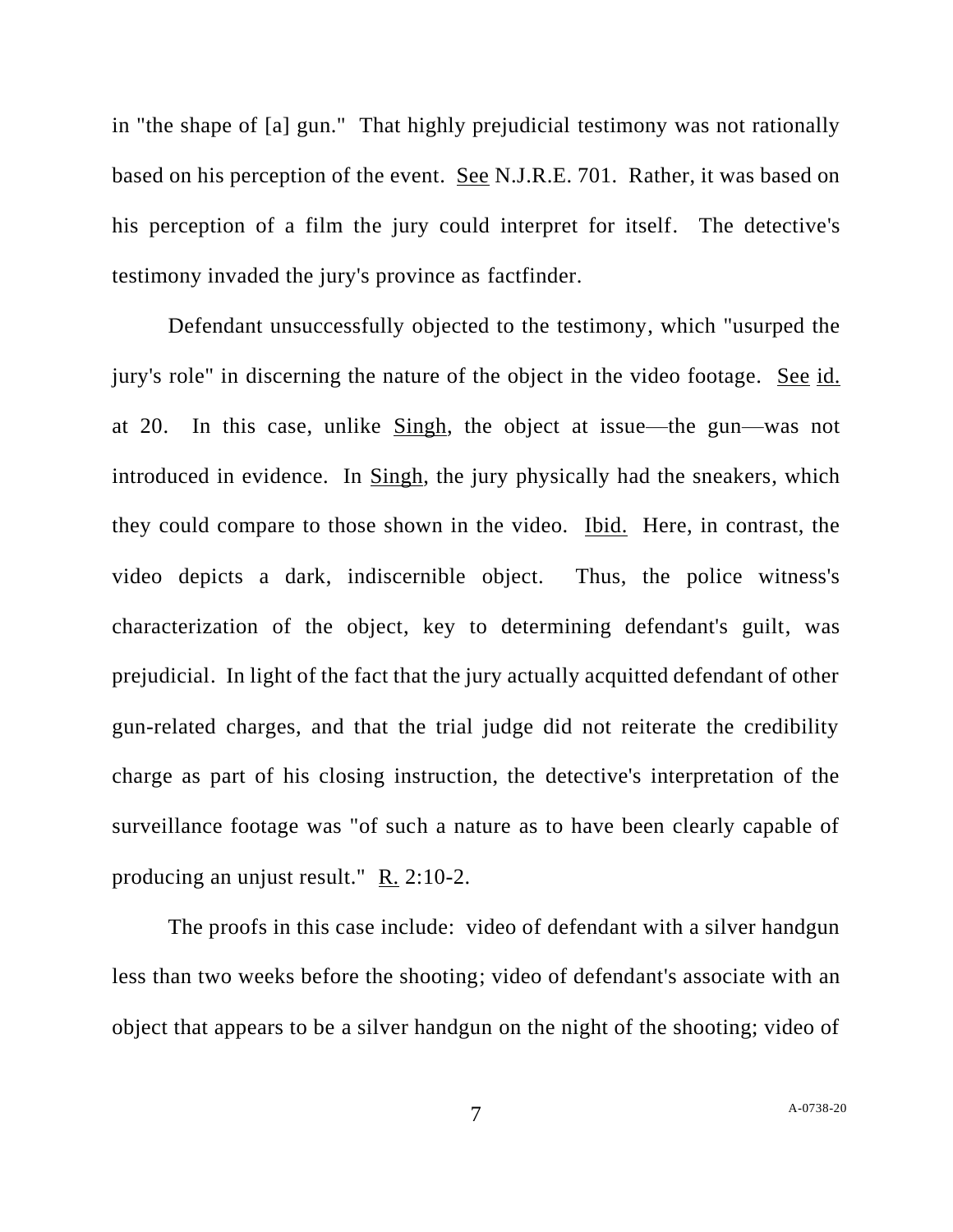defendant with the victim minutes before the shooting while holding a black object; and defendant's recorded concern in conversation with his girlfriend about a "jawn," or object. In those conversations, he expressed worry he could serve life. The State never recovered the handgun. This purely circumstantial evidence may or may not have been enough to convict defendant, absent the detective's narration.

Defendant complains the detective's interpretation of the phone calls between himself and Reyes required expert qualification. We agree the detective should have been qualified as an expert before he explained the slang used during the conversations. However, the error was ultimately harmless because the officer's credentials would have been sufficient to qualify him. If he testifies again on retrial, he must be qualified as an expert before explaining slang terms.

Furthermore, the officer testified regarding language that did not require expert testimony—such as the use of the word "that" in one of defendant's telephone conversations. The officer connected it to defendant's prior use of the word "jawn." Again, defendant did not object to the failure to qualify the detective as an expert, or to the detective's comments regarding words that did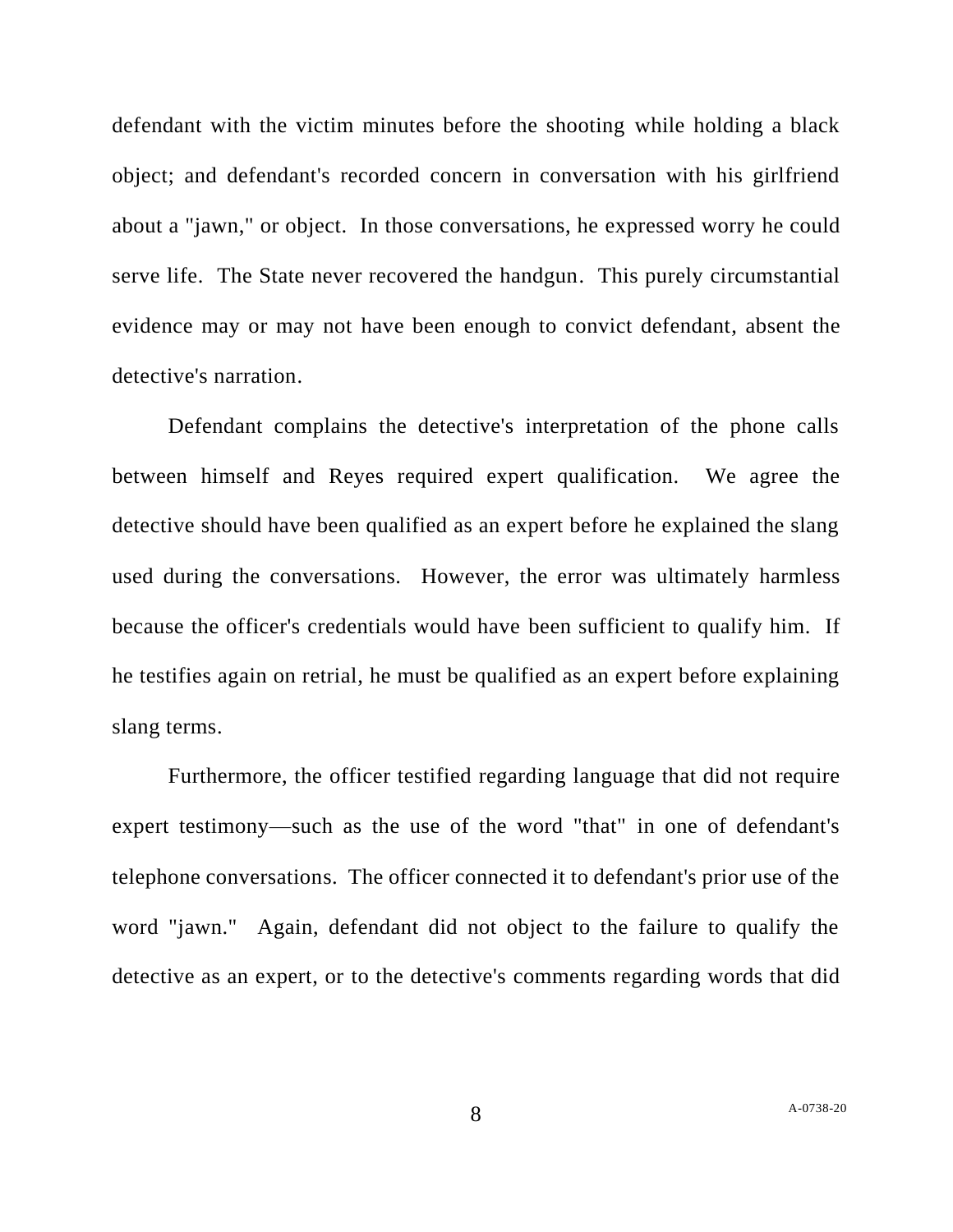not require interpretation. Nonetheless, that harmless error can be readily corrected on retrial.

The officer's credibility became critical because he narrated the video and the slang defendant used in his conversations with Reyes. This made the inclusion of the credibility charge in the final closing instruction crucial. The omission of such an instruction is evaluated "in the context of the State's entire case against defendant" in order to determine whether an unjust result can ensue. See State v. Harris, 156 N.J. 122, 183 (1998). Here, omitting the credibility instruction became highly prejudicial in light of the nature and significance of the detective's testimony.

## II.

Defendant also objects to the admission of testimony from three officers identifying defendant from still photos extracted from surveillance video. This objection lacks merit. The officers all had prior contact with defendant and said in a neutral fashion they knew him from the community. After they testified, the judge instructed the jury that their knowledge of defendant should not prejudice him in any way as police are often familiar with the residents of their community regardless of involvement in criminal activity.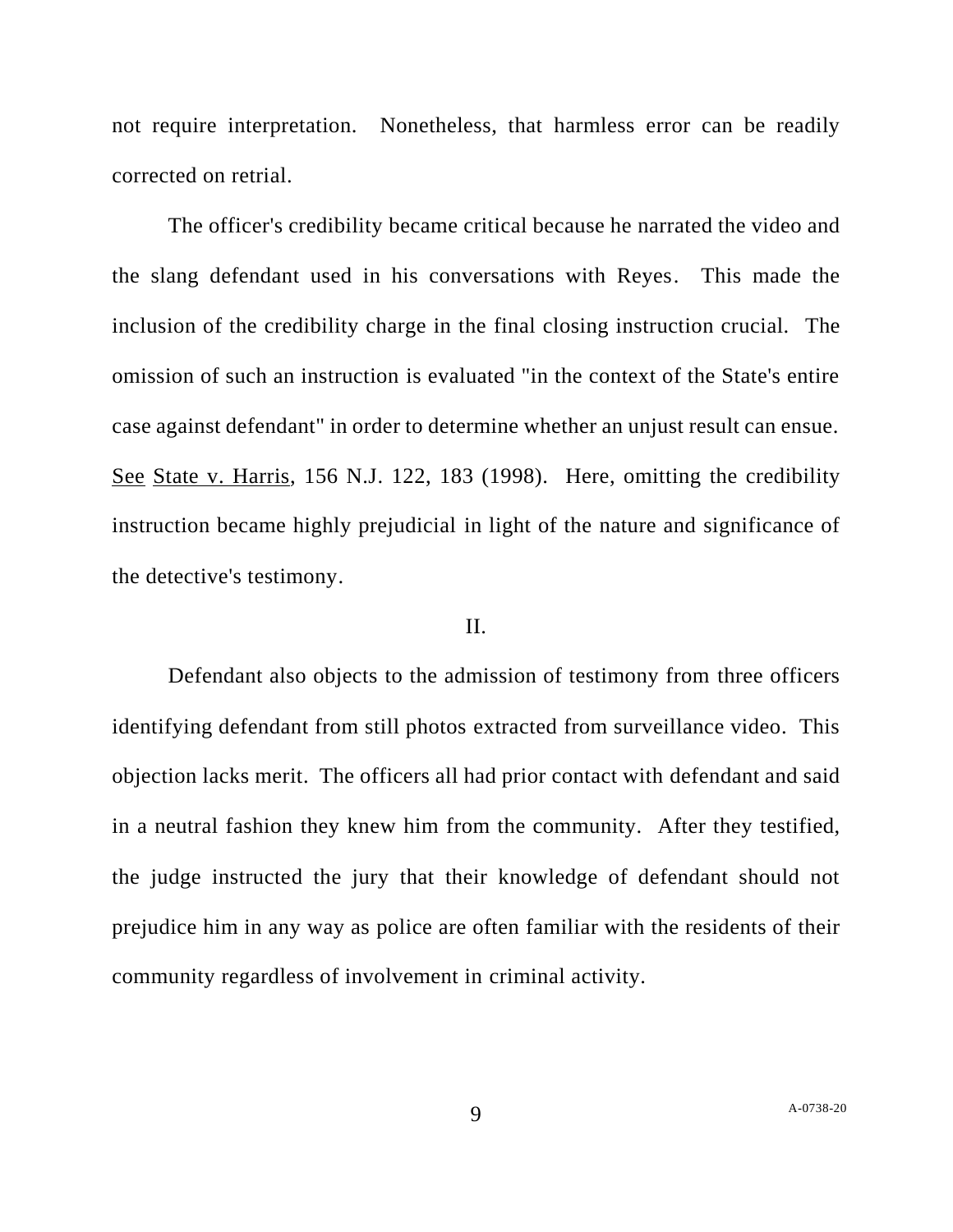The officers' testimony was proper. In State v. Sanchez, the Supreme Court held a parole officer could testify that she recognized the defendant in a surveillance video photograph, without explaining her employment or the manner in which she knew him. 247 N.J. 450, 469-77 (2021). The Supreme Court said the testimony was admissible under N.J.R.E. 701 even though the witness did not participate in the crime, witness the crime, or make the photographs or the video, because she was acquainted with the defendant, thus satisfying the first prong of the N.J.R.E. 701 test. Id. at 469. The nature of the parole officer's contacts with the defendant satisfied the second N.J.R.E. 701 prong. She had over thirty face-to-face contacts with the defendant over the course of thirty months, he had not changed his appearance, there were no other witnesses available to identify the defendant, and the quality of the photograph placed the witness in a better position than the jury to identify the defendant. Id. at 474-75.

Here, the officers all knew defendant and had interacted with him on multiple occasions. Although the record does not indicate whether defendant's appearance changed, no non-law enforcement witnesses were available to testify, and the surveillance videos were of poor quality. The judge's instruction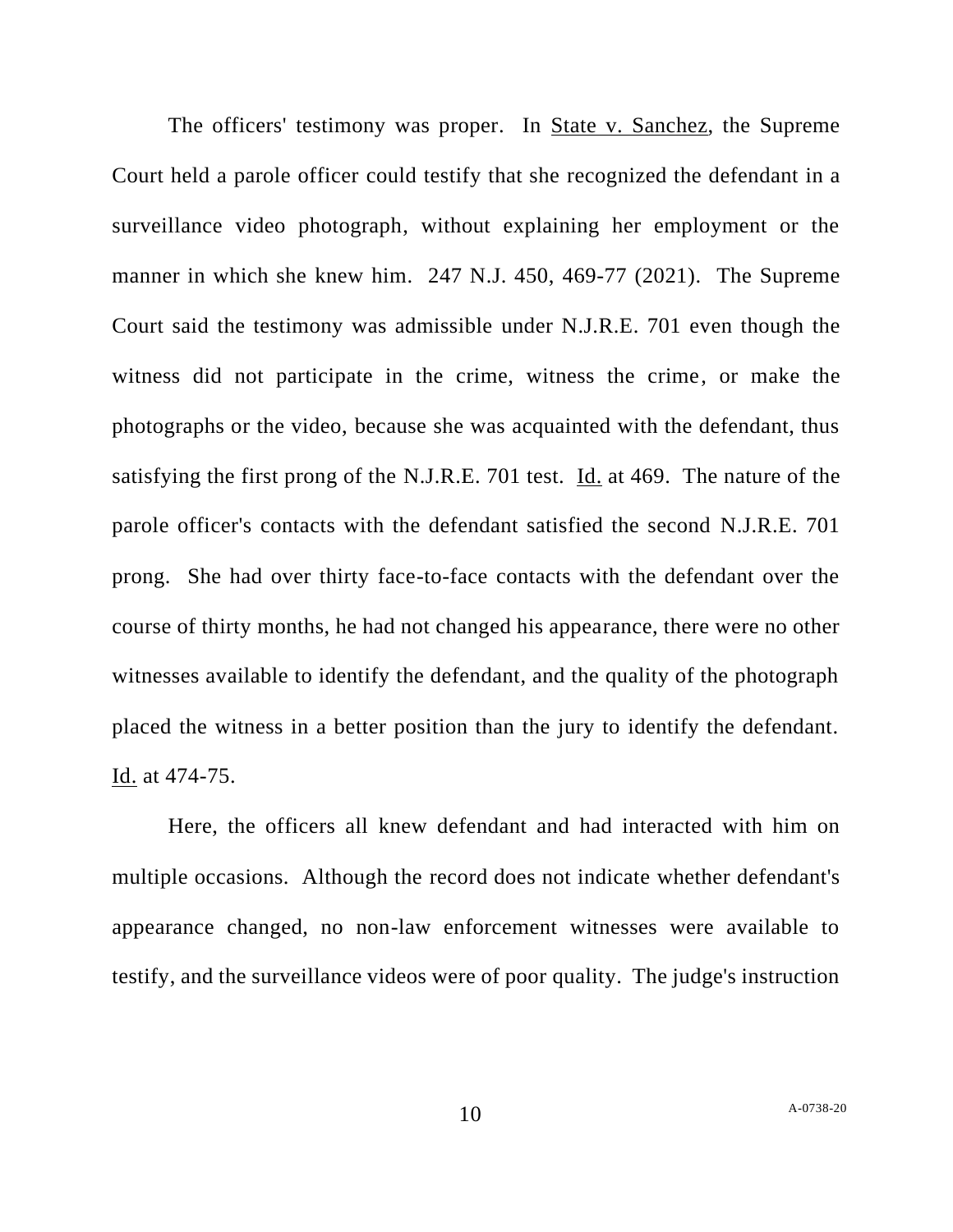cured any prejudice from the officers revealing their employment. Thus, no error occurred in admitting their testimony.

# III.

Defendant contends that admitting the birthday video was also prejudicial error under State v. Cofield, 127 N.J. 328 (1992); see also N.J.R.E. 404(b). We disagree.

The evidence was relevant because the State, unable to place the gun in defendant's hand at the time of the murder, needed to place a gun in his possession at some point close in time to the shooting. Defendant's access to a handgun was a highly relevant and material issue. See State v. Gillispie, 208 N.J. 59, 87-88 (2011). The evidence was clear and convincing.

While Reyes's daughter displayed hostility towards defendant, the film itself was not biased. See State v. Hernandez, 170 N.J. 106, 126-28 (2001). Furthermore, the evidence of this prior bad act was highly probative but not overly prejudicial. This was no different than the admissible testimony in Gillispie that the defendant had previously possessed a handgun. 208 N.J. at 90- 92.